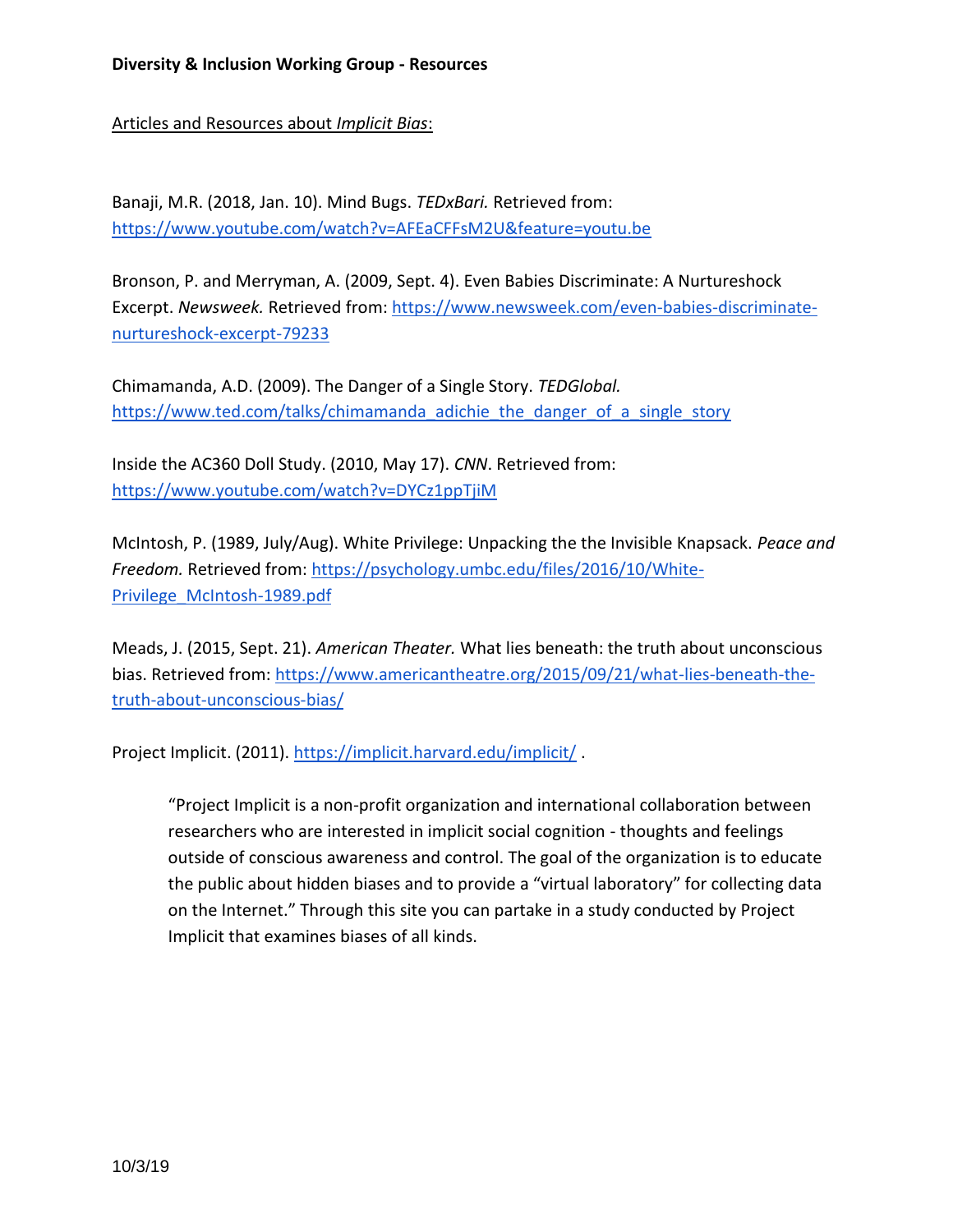## Articles on Diversity in America:

Cobb, J. (2018, June 4th & 11th). Starbucks and the Issue of White Space. Retrieved from: <https://www.newyorker.com/magazine/2018/06/04/starbucks-and-the-issue-of-white-space>

Articles and Resources for Schools:

Children's Book Council. (2018). Announcing the 2019 CBC Diversity Outstanding Achievement Award Winners. Retrieved from: http://www.cbcbooks.org/announcing-the-2019-cbc-diversityoutstanding-achievement-award-winners/#.W64zt2hKiUk

Hollywood Reporter (2019, Oct. 3). Geena Davis unveils partnership with Disney to "Spellcheck" scripts for gender bias. Retrieved from : [https://www.hollywoodreporter.com/news/geena](https://www.hollywoodreporter.com/news/geena-davis-unveils-partnership-disney-spellcheck-scripts-gender-bias-1245347)[davis-unveils-partnership-disney-spellcheck-scripts-gender-bias-1245347](https://www.hollywoodreporter.com/news/geena-davis-unveils-partnership-disney-spellcheck-scripts-gender-bias-1245347)

Jaschik, S. (2018, Aug. 28). 'White Kids'. *Inside Higher Ed.* Retrieved from: [https://www.insidehighered.com/news/2018/08/28/author-discusses-her-new-book-how](https://www.insidehighered.com/news/2018/08/28/author-discusses-her-new-book-how-white-children-develop-ideas-about-race?utm_source=Inside+Higher+Ed&utm_campaign=55a2a7bcd3-DNU_COPY_01&utm_medium=email&utm_term=0_1fcbc04421-55a2a7bcd3-197583225&mc_cid=55a2a7bcd3&mc_eid=3106bb14ec)[white-children-develop-ideas-about](https://www.insidehighered.com/news/2018/08/28/author-discusses-her-new-book-how-white-children-develop-ideas-about-race?utm_source=Inside+Higher+Ed&utm_campaign=55a2a7bcd3-DNU_COPY_01&utm_medium=email&utm_term=0_1fcbc04421-55a2a7bcd3-197583225&mc_cid=55a2a7bcd3&mc_eid=3106bb14ec)[race?utm\\_source=Inside+Higher+Ed&utm\\_campaign=55a2a7bcd3-](https://www.insidehighered.com/news/2018/08/28/author-discusses-her-new-book-how-white-children-develop-ideas-about-race?utm_source=Inside+Higher+Ed&utm_campaign=55a2a7bcd3-DNU_COPY_01&utm_medium=email&utm_term=0_1fcbc04421-55a2a7bcd3-197583225&mc_cid=55a2a7bcd3&mc_eid=3106bb14ec) [DNU\\_COPY\\_01&utm\\_medium=email&utm\\_term=0\\_1fcbc04421-55a2a7bcd3-](https://www.insidehighered.com/news/2018/08/28/author-discusses-her-new-book-how-white-children-develop-ideas-about-race?utm_source=Inside+Higher+Ed&utm_campaign=55a2a7bcd3-DNU_COPY_01&utm_medium=email&utm_term=0_1fcbc04421-55a2a7bcd3-197583225&mc_cid=55a2a7bcd3&mc_eid=3106bb14ec) [197583225&mc\\_cid=55a2a7bcd3&mc\\_eid=3106bb14ec](https://www.insidehighered.com/news/2018/08/28/author-discusses-her-new-book-how-white-children-develop-ideas-about-race?utm_source=Inside+Higher+Ed&utm_campaign=55a2a7bcd3-DNU_COPY_01&utm_medium=email&utm_term=0_1fcbc04421-55a2a7bcd3-197583225&mc_cid=55a2a7bcd3&mc_eid=3106bb14ec)

McDonald, S.N. (2018, Aug. 26). 'America to me' shows why all the black kids sit together in the cafeteria. *The Undefeated.* Retrieved from: [https://theundefeated.com/features/america-to](https://theundefeated.com/features/america-to-me-shows-why-all-the-black-kids-sit-together-in-the-cafeteria/)[me-shows-why-all-the-black-kids-sit-together-in-the-cafeteria/](https://theundefeated.com/features/america-to-me-shows-why-all-the-black-kids-sit-together-in-the-cafeteria/)

[Miller,](http://www.nytimes.com/by/claire-cain-miller) C.M. (2018, Sept.10). Does teacher diversity matter in student learning? *The New York Times.* Retrieved from[: https://www.nytimes.com/2018/09/10/upshot/teacher-diversity-effect](https://www.nytimes.com/2018/09/10/upshot/teacher-diversity-effect-students-learning.html)[students-learning.html](https://www.nytimes.com/2018/09/10/upshot/teacher-diversity-effect-students-learning.html)

Mindshift. (2019, Sept. 17). Teaching 6-Year Olds about Privilege and Power. *KQED*. Retrieved from[: https://podcasts.apple.com/us/podcast/mindshift](https://podcasts.apple.com/us/podcast/mindshift-podcast/id1078765985?i=1000450074054)[podcast/id1078765985?i=1000450074054](https://podcasts.apple.com/us/podcast/mindshift-podcast/id1078765985?i=1000450074054)

Rick, J. (2018, Sept. 12). How I talk to my white preservice teachers about diversity. *EdWeek.*  Retrieved from: